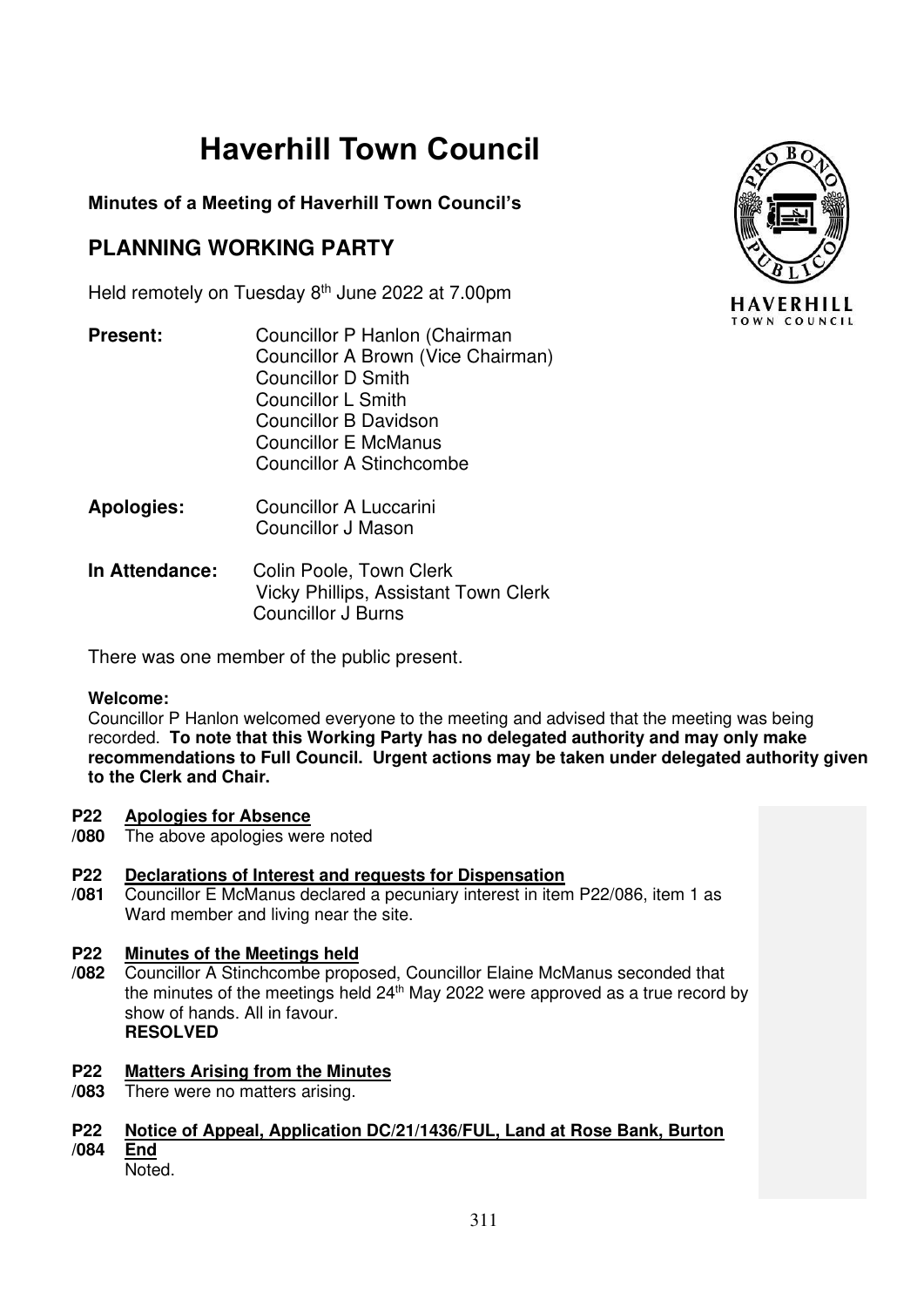| <b>P22</b><br>/085 | <b>Planning Applications determined by the Clerk and Chair under Delegated</b><br><b>Powers (List A attached)</b><br>Applications determined by the Clerk and Chair are shown on List A attached to<br>the Minutes, see Appendix (i) |                 |
|--------------------|--------------------------------------------------------------------------------------------------------------------------------------------------------------------------------------------------------------------------------------|-----------------|
| <b>P22</b>         | <b>Planning Applications currently before West Suffolk District Council and</b>                                                                                                                                                      |                 |
| /086               | received by publication of agenda (List B attached)                                                                                                                                                                                  |                 |
|                    | Applications determined by the Committee are shown on List B attached to the<br>Minutes, see Appendix (i)                                                                                                                            |                 |
|                    |                                                                                                                                                                                                                                      |                 |
| <b>P22</b><br>/087 | <b>Matters to Report</b><br>The clerk circulated an email from Charli Glasswell, West Suffolk Council,                                                                                                                               |                 |
|                    | proposing the name 'Freeman Close' to be used by the developer Redrow. No                                                                                                                                                            |                 |
|                    | objections. Proposed T Brown, seconded Councillor Davidson.                                                                                                                                                                          |                 |
|                    |                                                                                                                                                                                                                                      |                 |
|                    | Councillor Burns reported that there are no updates on the Vixen, other than all the                                                                                                                                                 |                 |
|                    | conditions had been approved. Also, no further news on the old Fox Pub.                                                                                                                                                              |                 |
|                    |                                                                                                                                                                                                                                      |                 |
|                    | Councillor Smith reported that she attended the WSC Local Plan workshop and                                                                                                                                                          |                 |
|                    | proposed that the Town Council submit a comment as a whole. This will be put on                                                                                                                                                      | <b>LS/Clerk</b> |
|                    | the next agenda. Councillor L Smith will circulate link to the workshop.                                                                                                                                                             |                 |
| <b>P22</b>         | Date of next Meeting                                                                                                                                                                                                                 |                 |
| /088               | The next meeting of the Planning Working Party will be $28^{Th}$ June 2022                                                                                                                                                           |                 |
|                    |                                                                                                                                                                                                                                      |                 |
| <b>P22</b>         | <b>Closure</b>                                                                                                                                                                                                                       |                 |
| /089               | The meeting was closed at 8.08pm                                                                                                                                                                                                     |                 |
|                    |                                                                                                                                                                                                                                      |                 |
|                    |                                                                                                                                                                                                                                      |                 |
|                    |                                                                                                                                                                                                                                      |                 |

| Chairman |  |  |  |  |
|----------|--|--|--|--|

Date……………………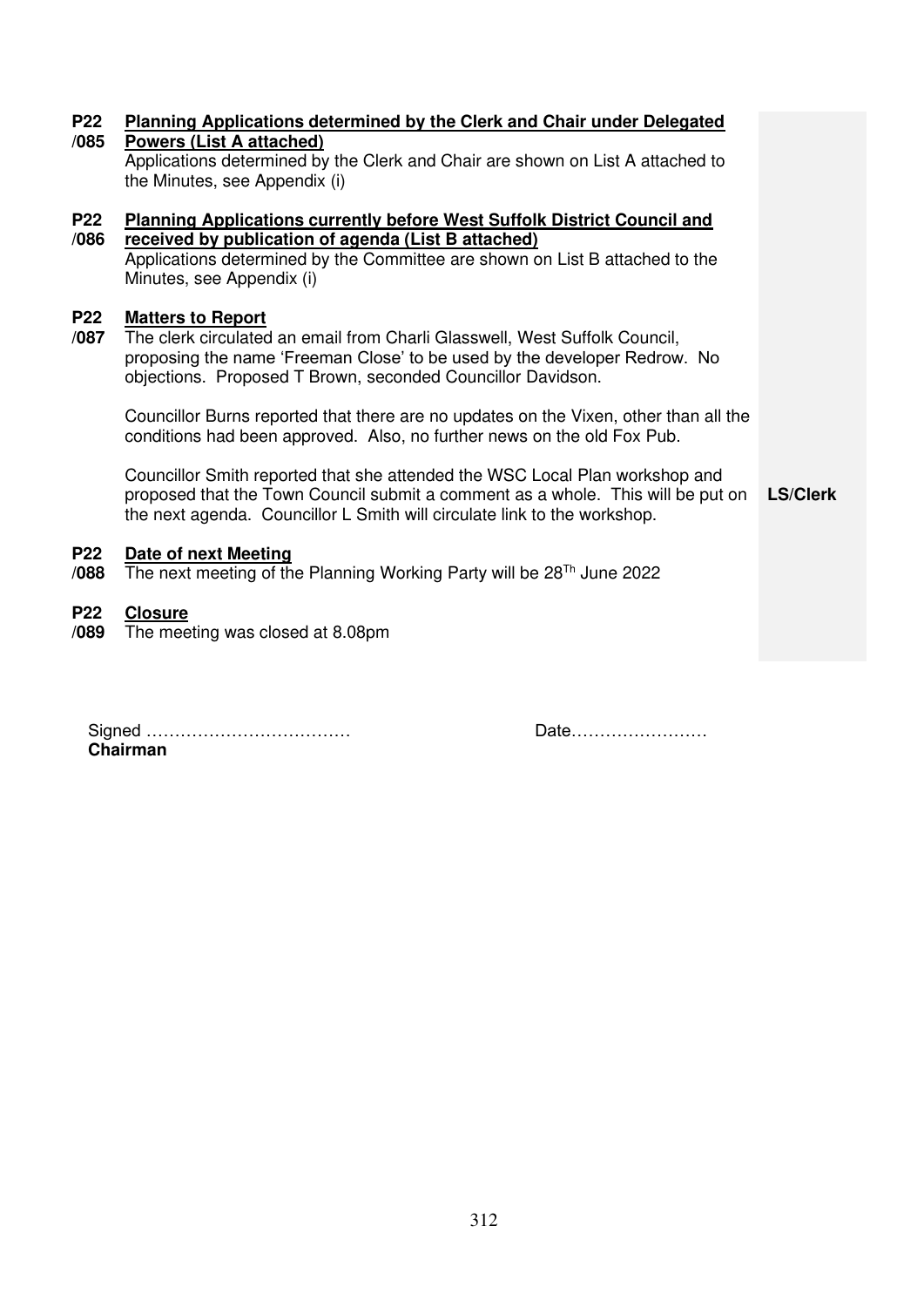### **Appendix (i)**

### **List A – Approved by Chairman and Clerk under delegated powers**

|  | <b>PLAN NO.</b> | <b>PROPOSAL</b> | <b>LOCATION</b> | <b>TOWN COUNCIL DECISION</b> |
|--|-----------------|-----------------|-----------------|------------------------------|
|  |                 |                 |                 |                              |

### **List B – To be considered at the Working Party Meeting**

|                                 | <b>PLAN NO.</b> | <b>PROPOSAL</b>                                                                                                                                                                                                                                          | <b>LOCATION</b>                                                         | <b>TOWN COUNCIL DECISION</b> |
|---------------------------------|-----------------|----------------------------------------------------------------------------------------------------------------------------------------------------------------------------------------------------------------------------------------------------------|-------------------------------------------------------------------------|------------------------------|
|                                 | PLAN NO.        | <b>PROPOSAL</b>                                                                                                                                                                                                                                          | <b>LOCATION</b>                                                         | TOWN COUNCIL DECISION        |
| 30.05.22<br>Expires<br>20.06.22 | DC/20/0614/RM   | Application for Reserved Matters pursuant to<br>hybrid planning permission SE/09/1283 for<br>Infrastructure comprising of: the internal<br>estate roads, draining, POS, landscaping and<br>allotments for Land at North West Haverhill<br>Mr Issac Jolly | Land NW of Haverhill,<br>Anne Sucklings Lane,<br><b>Little Wratting</b> | See below:                   |

OBJECT:

- The change of the of the local centre being the hub of the internal roads is most disconcerting and it is not been understood why this has been changed without full consultation with the public before plans were drawn up. It is a fundamental and major change to the entire development.
- As previously mentioned, Councillors are extremely concerned that not having provision for a drop off point at the school would be a disastrous mistake. Omitting a drop off point has the potential to cause traffic chaos at school pick up and drop off times. It was noted by the committee that the Town Council's comments have not been ignored and that the idea submitted by Suffolk Education is to discourage driving to school and that the pedestrian link through to parking at the parade/shopping area was thought to be an adequate and safe option. However, the view of the members is that this would work, given that Haverhill already experiences major problems in the town outside existing schools where vehicles are using grass verges, estate areas and blocking the highway during school drop off and pick up times. The proposed primary school will not be used exclusively for residents of the Persimmon estate and people will travel by car to the site, experience has shown that they will park as close to the school as possible.
- Although there is provision for some dropped kerbs on the site, the Town Council request that dropped kerbs are installed at every corner and junction to make the site fully accessible.
- Concerns were raised over pedestrians, particular students wishing to go to Samuel Ward, and the hazards they will have face navigating this journey as there is no recognised crossing point for Wratting Road except the one at Chalkstone Way.

The Town Council has requested further technical information from the Planning Officer on how the bus gate at Howe Road works. The Town Council are unable to comment on this until we have received this information.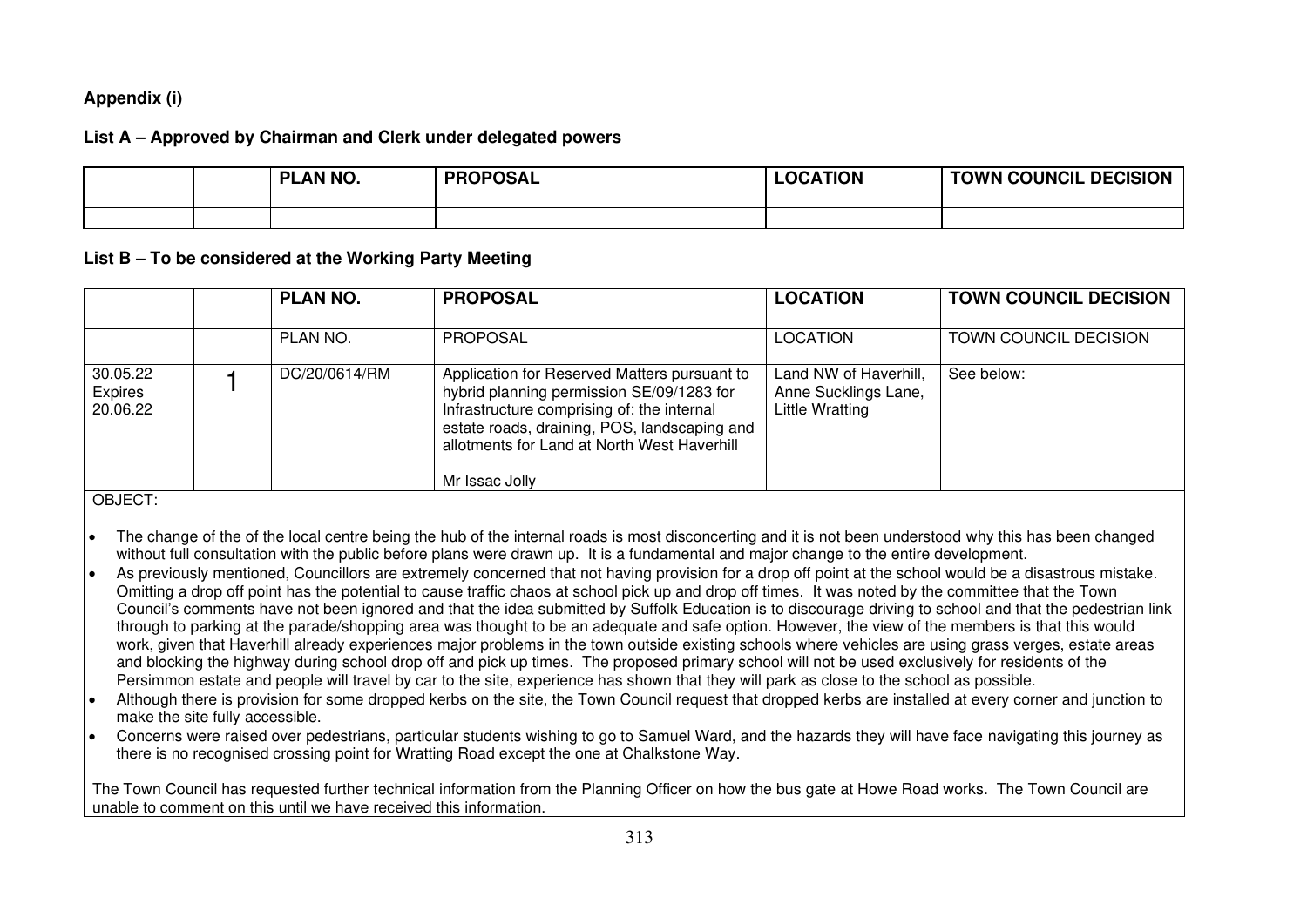| Proposed Councillor L Smith, seconded Councillor Stinchcombe.                                                                                                                                                                                                                                                       |                |                |                                                                                                                                                                                                                                                                                                                                                                 |                                                                            |                                                                                |  |
|---------------------------------------------------------------------------------------------------------------------------------------------------------------------------------------------------------------------------------------------------------------------------------------------------------------------|----------------|----------------|-----------------------------------------------------------------------------------------------------------------------------------------------------------------------------------------------------------------------------------------------------------------------------------------------------------------------------------------------------------------|----------------------------------------------------------------------------|--------------------------------------------------------------------------------|--|
| 24.05.22<br>Expires<br>15.06.22                                                                                                                                                                                                                                                                                     | $\overline{2}$ | DC/22/0469/RM  | (a) Reserved Matters application -<br>submission of details under outline planning<br>permission DC/19/1711/OUT allowed at<br>appeal (APP/F3545/W/20/3256979) - for<br>appearance, layout and scale in respect of<br>the construction and open space<br>(b) Discharge of condition 17 (sound<br>insulation) of permission DC/19/1711 OUT<br><b>Taylor Wimpy</b> | Land West of Three<br>Counties Way, Three<br>Counties Way,<br>Withersfield | <b>NEUTRAL</b><br>Proposed Councillor Hanlon,<br>seconded Councillor L Smith   |  |
| 23.05.22<br><b>Expires</b><br>13.06.22                                                                                                                                                                                                                                                                              | 3              | DC/22/0822/FUL | Industrial building to replace existing utility<br>built industrial units<br>Mr J Cooper, GBM Building Services                                                                                                                                                                                                                                                 | Cherry Gardens,<br><b>Helions Bumpstead</b><br>Road                        | <b>NEUTRAL</b><br>Proposed Councillor Davidson,<br>seconded Councillor McManus |  |
| 25.05.22<br>Expires<br>17.06.22                                                                                                                                                                                                                                                                                     | 4              | DC/22/0790/VAR | Variation of Condition 2 of DC/20/0559/VAR<br>to enable use amended plans for the variation<br>of condition (1) of DC/16/2302/OUT<br>(AP/17/0007/REF) to allow use of drawing no.<br>9115/17/1A which shows the revised floor<br>layout and elevations<br>Mr and Mrs R Oakley                                                                                   | Croft House, Croft<br>Lane                                                 | See below                                                                      |  |
| <b>OBJECT</b><br>It was unclear as to why the previous design has been changed to remove the blind windows. Members favoured the original design is more in keeping with<br>the street scene.<br>Please note, the Town Council are NOT objecting to the replacement of block paving to water permeable bound resin. |                |                |                                                                                                                                                                                                                                                                                                                                                                 |                                                                            |                                                                                |  |

Proposed Councillor Stinchcombe, seconded Councillor L Smith

 $\overline{\phantom{a}}$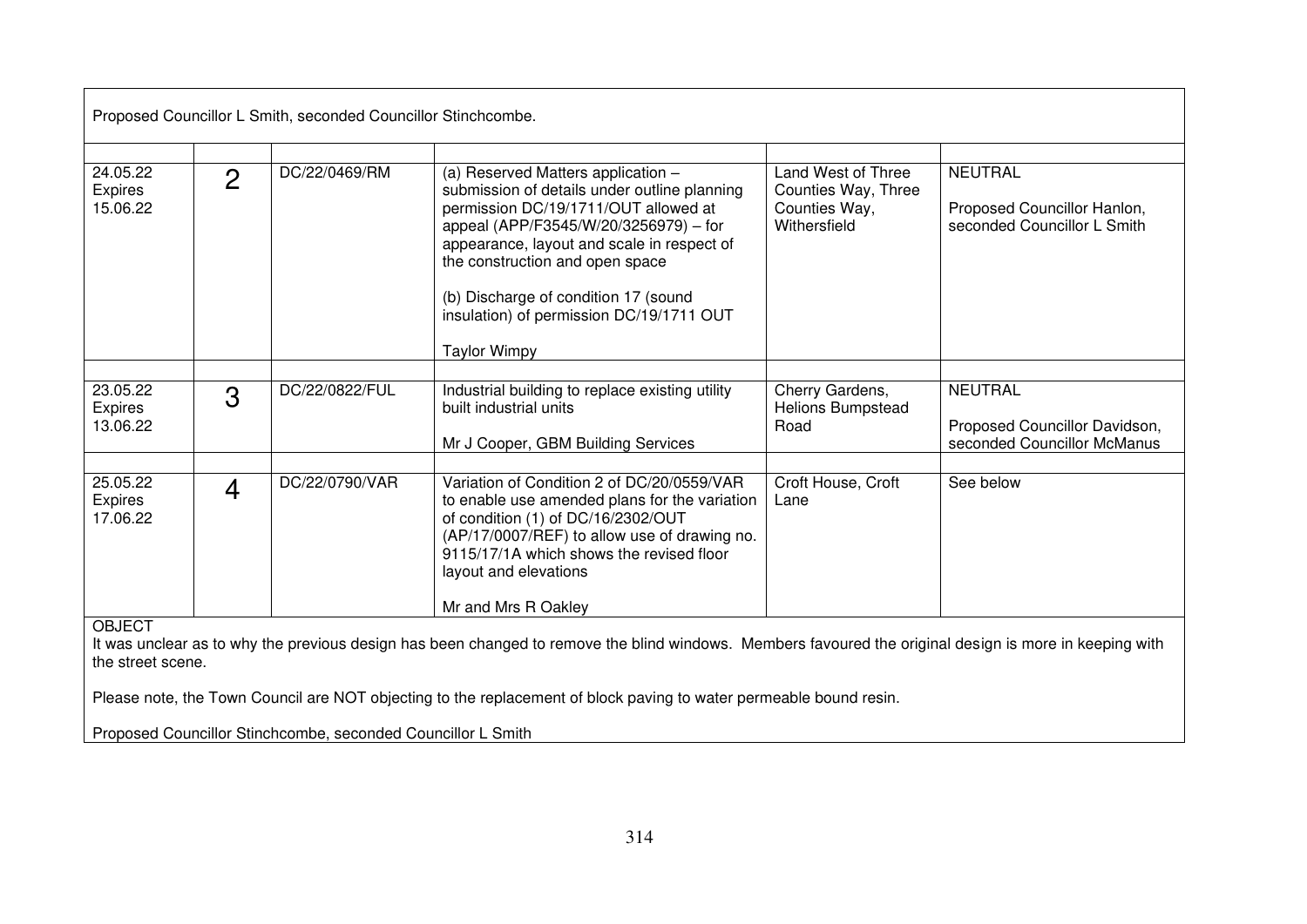| 25.05.22                                                                                        | 5                                     | DC/22/0851/HH                                                   | First floor side extension                                                                                                                                     | 28 Helions Park   |                                    |  |  |
|-------------------------------------------------------------------------------------------------|---------------------------------------|-----------------------------------------------------------------|----------------------------------------------------------------------------------------------------------------------------------------------------------------|-------------------|------------------------------------|--|--|
| <b>Expires</b>                                                                                  |                                       |                                                                 |                                                                                                                                                                | Avenue            |                                    |  |  |
| 17.06.22                                                                                        |                                       |                                                                 | Mr Victor Law                                                                                                                                                  |                   |                                    |  |  |
| <b>OBJECT</b>                                                                                   |                                       |                                                                 |                                                                                                                                                                |                   |                                    |  |  |
|                                                                                                 |                                       | The development is overbearing and overdevelopment of the site. |                                                                                                                                                                |                   |                                    |  |  |
|                                                                                                 |                                       |                                                                 |                                                                                                                                                                |                   |                                    |  |  |
|                                                                                                 |                                       |                                                                 | Inadequate car Parking for a four bedroom property. Additionally, drawings show an arrangement for parking of vehicles on the site, which is not possible.     |                   |                                    |  |  |
|                                                                                                 |                                       |                                                                 | Access to the parking area is blocked due to the road sign for Helions Park Avenue placed on the brick wall, therefore removal of the wall to allow parking in |                   |                                    |  |  |
|                                                                                                 |                                       |                                                                 |                                                                                                                                                                |                   |                                    |  |  |
|                                                                                                 | such a configuration is not possible. |                                                                 |                                                                                                                                                                |                   |                                    |  |  |
| Proposed Councillor D Smith, seconded Councillor L Smith. (5 in favour, 1 against, 1 abstained) |                                       |                                                                 |                                                                                                                                                                |                   |                                    |  |  |
|                                                                                                 |                                       |                                                                 |                                                                                                                                                                |                   |                                    |  |  |
|                                                                                                 |                                       |                                                                 |                                                                                                                                                                |                   |                                    |  |  |
| 30.05.22                                                                                        | 6                                     | DC/22/0869/HH                                                   | First floor side extension                                                                                                                                     | 73 Arrendene Road | NEUTRAL                            |  |  |
| Expires                                                                                         |                                       |                                                                 |                                                                                                                                                                |                   |                                    |  |  |
| 22.06.22                                                                                        |                                       |                                                                 | Mr L Carr                                                                                                                                                      |                   | Proposed Councillor Davison        |  |  |
|                                                                                                 |                                       |                                                                 |                                                                                                                                                                |                   | <b>Seconded Councillor McManus</b> |  |  |
|                                                                                                 |                                       |                                                                 |                                                                                                                                                                |                   |                                    |  |  |